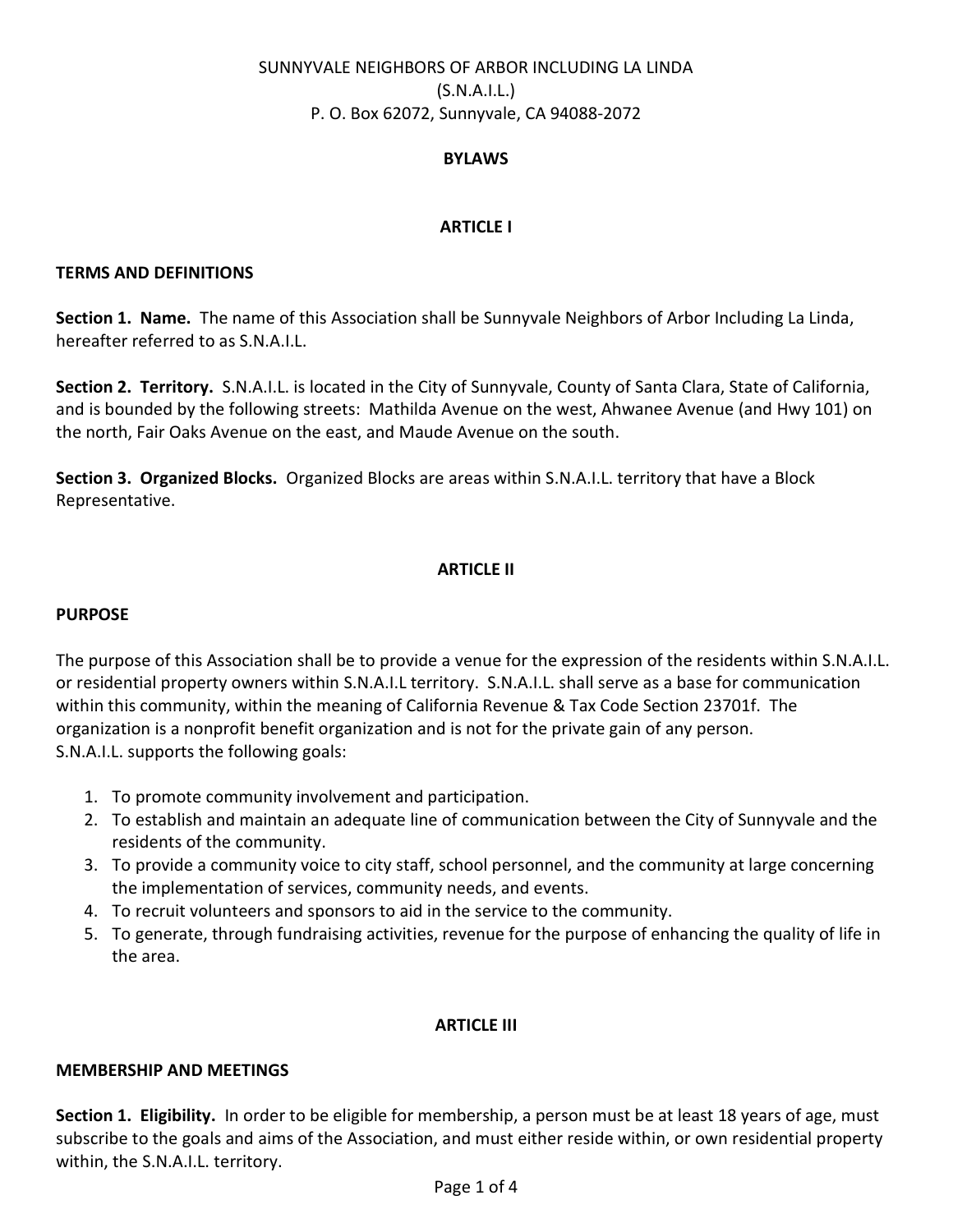Section 2. Membership. Membership and voting privileges shall be conferred upon any Eligible Person who has already attended at least two meetings within the last six months, or has served as an active volunteer within the last twelve months.

Section 3. Voting. Each Member shall have the right to cast one vote, up to a maximum of three per household.

Section 4. Regular Meetings. S.N.A.I.L shall normally meet in the first week of each month. Meetings are open to the public. Attendees shall sign in at each meeting. Minutes shall be taken at each meeting and summarized in the following newsletter.

Section 5. Special Meetings. If extreme circumstances require action before the next Regular Meeting, Special Meetings may be called by the Chairperson, or by the Vice Chairperson and one other Officer.

Section 6. Voting Method. For regular agenda items, voting may be done through a show of hands or verbal assent. For election of officers, voting shall be by secret ballot. The votes shall be immediately counted by two members, and the results recorded.

Section 7. Quorum. No vote shall be valid unless at least nine Members are present.

# ARTICLE IV

# **OFFICERS**

Section 1. Elected Officers. The positions of Chairperson, Vice Chairperson, Secretary, and Treasurer shall be filled by election at the November meeting. Only S.N.A.I.L. Members may be candidates for election.

Section 2. Term of Office. The term of office shall be for one year, beginning on January 1st.

Section 3. Vacancies. In the event that an office becomes vacant, the remaining Officers may designate a temporary substitute to serve the remainder of the term. At the next regular meeting, the Members shall vote to approve the designated substitute or select another.

Section 4. Compensation. Officers shall not receive any salaries for their services. Neither Officers, nor members of their immediate families, may be employed by the Association or receive compensation for services provided to the Association.

Section 5. Duties of Chairperson. The Chairperson shall coordinate activities of the Association, approve and sign all outgoing S.N.A.I.L. correspondence, and review all newsletters, flyers, web postings, and external email documents for appropriateness. The Chairperson shall prepare a meeting agenda and lead meetings. The agenda items to be voted on will be published in the newsletter. The Chairperson shall be a second signatory on all SNAIL checks.

Section 6. Duties of Vice Chairperson. In the absence of the Chairperson, the Vice Chairperson shall act as Chairperson. The Vice Chairperson shall arrange the location of regular meetings, check the S.N.A.I.L. P.O. box weekly, and deliver mail to the Chairperson or Treasurer, as appropriate.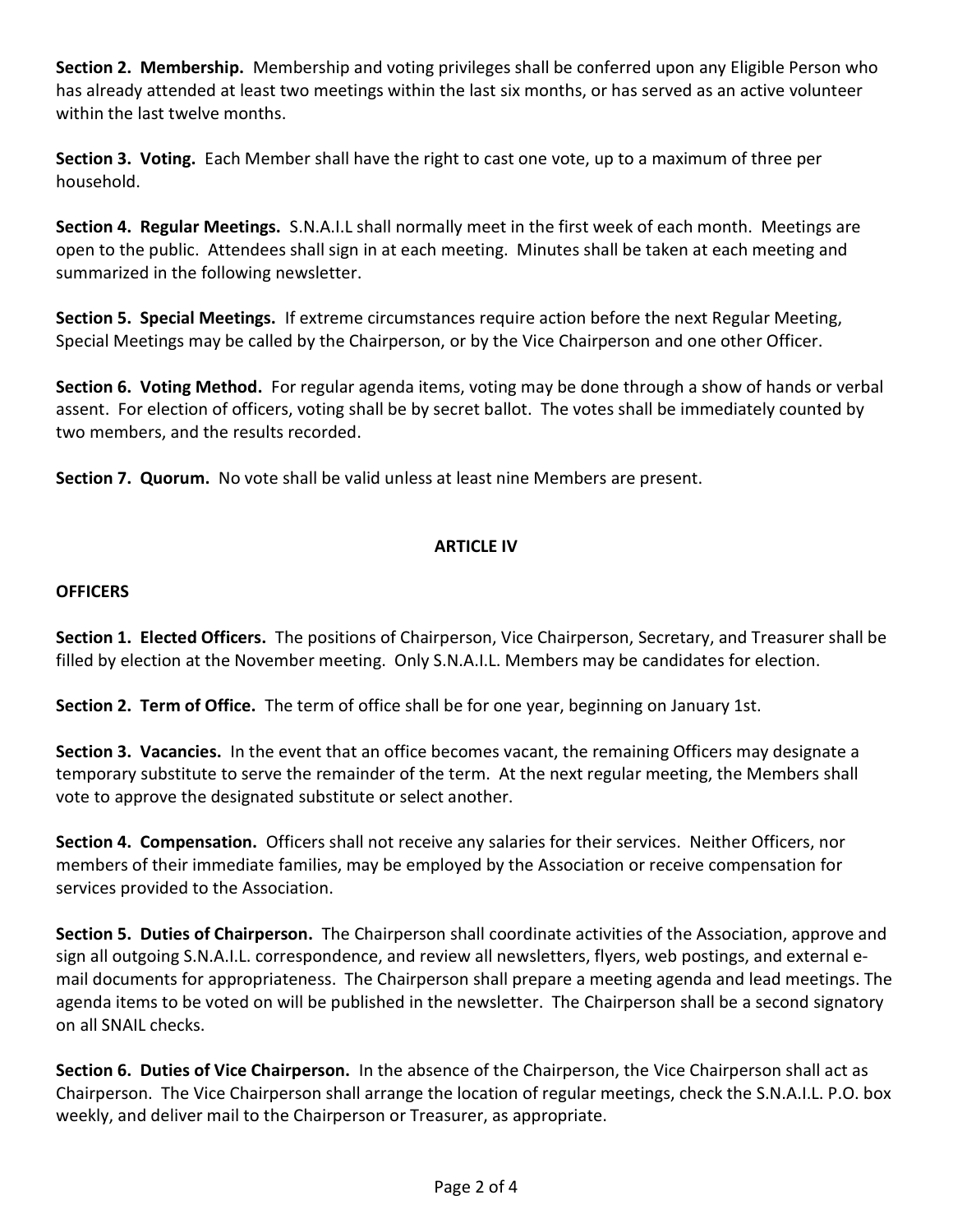Section 7. Duties of Secretary. The Secretary shall be responsible for the sign-in sheet and minutes at meetings. The Secretary shall post the purpose of all new committees to the minutes.

Section 8. Duties of Treasurer. The Treasurer shall maintain all S.N.A.I.L. financial records-and submit a monthly financial report. The Treasurer shall be a requisite signatory on the S.N.A.I.L. checking account.

# ARTICLE V

### **COMMITTEES**

Section 1. Scope. Committees are formed for the purpose of delegating work on specific projects. From time to time, Committees may be created as needs arise.

Section 2. Committee Chairperson. Any S.N.A.I.L. Eligible person may be elected to serve as the Chairperson of a Committee. Elections may occur at any Regular or Special Meeting.

Section 3. Committee Membership. Any Eligible Person may serve on a Committee.

#### ARTICLE VI

# BLOCK REPRESENTATIVES

Section 1. Eligibility. Any Eligible Person may volunteer to be a Block Representative.

Section 2. Duties. All Block Representatives shall be responsible for delivering, prior to the next general meeting, the monthly newsletter and other notices to all residences within their respective areas.

# ARTICLE VII

# AUTHORIZATION TO SPEND FUNDS

Section 1. General Membership Authorization. No expenditures may be made without authorization by a vote of the Members at a Regular or a Special Meeting.

# **ARTICLF VIII**

#### MODIFICATION OF BYLAWS

Bylaws may be changed only by a majority vote and only after the changes have been announced in the SNAIL newsletter for two consecutive months, posted on the internet for two months, and discussed at two respective Regular Meetings. The bylaws will be voted on at the third consecutive Regular Meeting.